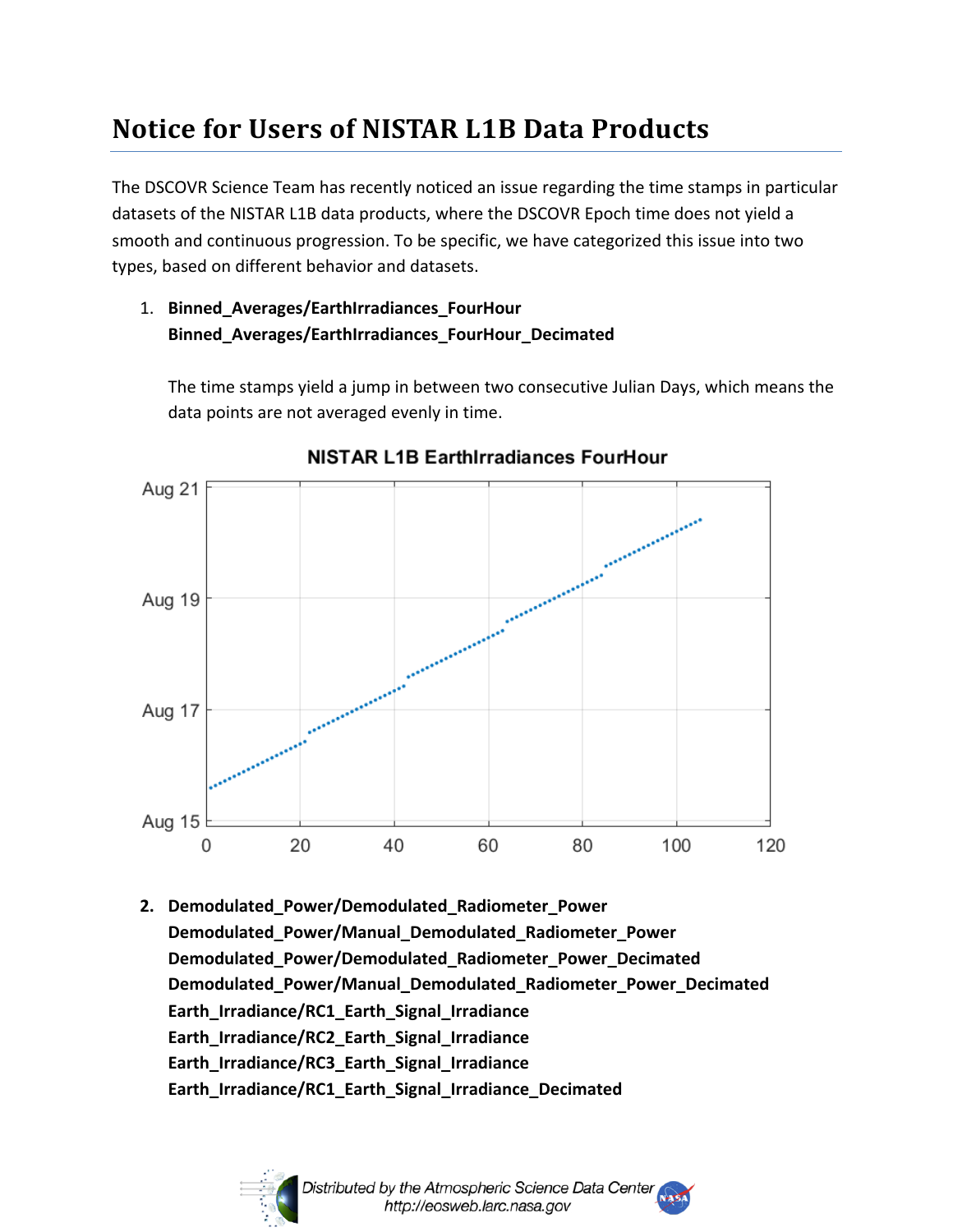## **Earth\_Irradiance/RC2\_Earth\_Signal\_Irradiance\_Decimated Earth\_Irradiance/RC3\_Earth\_Signal\_Irradiance\_Decimated**

The time stamps yield overlaps ("jump backwards") in the above datasets. Technically this is caused by data redundancies, i.e., the current dataset always contains the last part of previous day's data.



The precise cause of timing overlaps has been identified. The L1B processing reads the output of L1A processing and demodulates the irradiance data with the referencing square wave of shutter autocycles. However, the demodulation processing will zero out the first and the last 2 autocycle periods of data in the time series. To compensate this artificial effect, L1B processing reads the data of the current day, and additional 2 hours data from the days before and after at both ends. Therefore, each L1B output file includes demodulated irradiance data of 28 hours minus 2 shutter cycles at both ends.

To avoid this timing redundancy, DSCOVR Science Team may update the future L1B product versions to implement additional truncation process to trim the data. Currently, users should make sure to read the time stamps in the DSCOVREpochTime field, found within each NISTAR L1B HDF data group, and filter the duplicate data as necessary.

DSCOVR/NISTAR Science Team